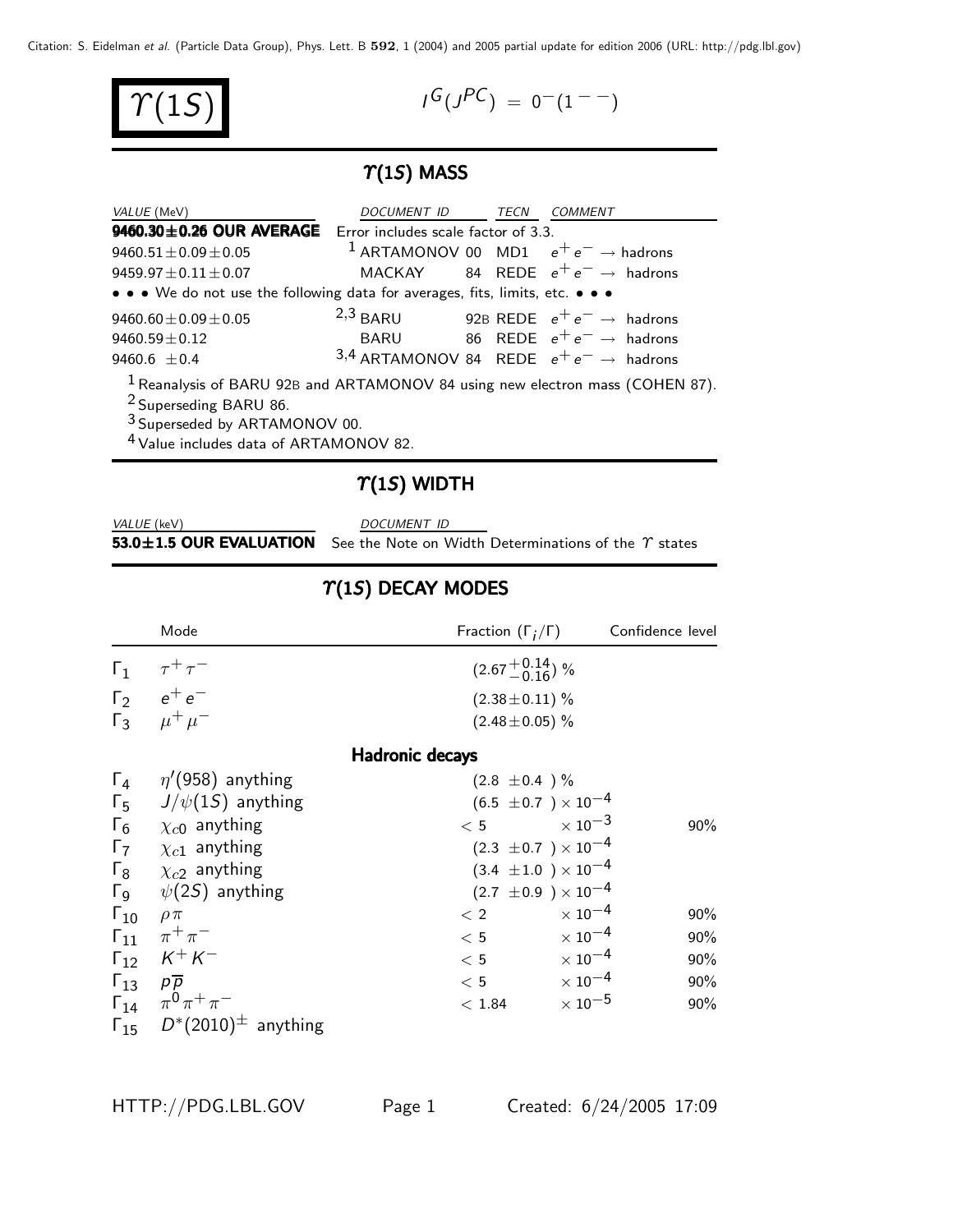Radiative decays

|               | $\gamma \pi^+ \pi^-$                                               |          | $(6.3 \pm 1.8) \times 10^{-5}$     |     |
|---------------|--------------------------------------------------------------------|----------|------------------------------------|-----|
| $\Gamma_{16}$ | $\Gamma_{17}$ $\gamma \pi^0 \pi^0$                                 |          |                                    |     |
|               |                                                                    |          | $(1.7 \pm 0.7) \times 10^{-5}$     |     |
|               | $\Gamma_{18}$ $\gamma 2h^+ 2h^-$                                   |          | $(7.0 \pm 1.5) \times 10^{-4}$     |     |
|               | $\Gamma_{19}$ $\gamma 3h^{+} 3h^{-}$                               |          | $(5.4 \pm 2.0) \times 10^{-4}$     |     |
|               | $\Gamma_{20}$ $\gamma 4h^{+} 4h^{-}$                               |          | $(7.4 \pm 3.5) \times 10^{-4}$     |     |
|               | $\Gamma_{21}$ $\gamma \pi^+ \pi^- K^+ K^-$                         |          | $(2.9 \pm 0.9) \times 10^{-4}$     |     |
|               | $\Gamma_{22}$ $\gamma 2\pi^+ 2\pi^-$                               |          | $(2.5 \pm 0.9) \times 10^{-4}$     |     |
|               | $\Gamma_{23}$ $\gamma 3\pi^{+} 3\pi^{-}$                           |          | $(2.5 \pm 1.2) \times 10^{-4}$     |     |
|               | $\Gamma_{24}$ $\gamma 2\pi^+ 2\pi^- K^+ K^-$                       |          | $(2.4 \pm 1.2) \times 10^{-4}$     |     |
|               | $\Gamma_{25}$ $\gamma \pi^+ \pi^- p \overline{p}$                  |          | $(1.5 \pm 0.6) \times 10^{-4}$     |     |
|               | $\Gamma_{26}$ $\gamma 2\pi^+ 2\pi^- p \overline{p}$                | (4)      | $\pm 6$ $)\times 10^{-5}$          |     |
|               | $\Gamma_{27}$ $\gamma 2K^{+} 2K^{-}$                               |          | $(2.0 \pm 2.0) \times 10^{-5}$     |     |
|               | $\Gamma_{28}$ $\gamma \eta' (958)$                                 | < 1.6    | $\times$ 10 <sup>-5</sup>          | 90% |
|               | $\Gamma_{29}$ $\gamma \eta$                                        | < 2.1    | $\times$ $10^{-5}$                 | 90% |
|               | $\Gamma_{30}$ $\gamma f'_2$ (1525)                                 |          | $\times$ 10 <sup>-4</sup><br>< 1.4 | 90% |
|               | $\Gamma_{31}$ $\gamma f_2(1270)$                                   | (8)      | ) $\times$ 10 $^{-5}$<br>$\pm$ 4   |     |
|               | $\Gamma_{32}$ $\gamma \eta(1405)$                                  | < 8.2    | $\times$ $10^{-5}$                 | 90% |
|               | $\Gamma_{33}$ $\gamma f_0(1710) \rightarrow \gamma K \overline{K}$ | $<\,2.6$ | $\times$ $10^{-4}$                 | 90% |
|               | $\Gamma_{34}$ $\gamma f_0(2200) \rightarrow \gamma K^+ K^-$        | < 2      | $\times$ 10 <sup>-4</sup>          | 90% |
|               | $\Gamma_{35}$ $\gamma f_J(2220) \rightarrow \gamma K^+ K^-$        | $<\,1.5$ | $\times$ 10 $^{-5}$                | 90% |
|               | $\Gamma_{36}$ $\gamma f_J(2220) \rightarrow \gamma \pi^+ \pi^-$    | < 1.2    | $\times$ $10^{-5}$                 | 90% |
|               | $\Gamma_{37}$ $\gamma f_J(2220) \rightarrow \gamma p \overline{p}$ | $<\,1.6$ | $\times$ 10 $^{-5}$                | 90% |
|               | $\Gamma_{38}$ $\gamma \eta(2225) \rightarrow \gamma \phi \phi$     | $<$ 3    | $\times\,10^{-3}$                  | 90% |
|               | $\Gamma_{39}$ $\gamma X$                                           | $\,<\,3$ | $\times$ 10 $^{-5}$                | 90% |
|               | $(X =$ pseudoscalar with $m < 7.2$ GeV)                            |          |                                    |     |
| $\Gamma_{40}$ | $\gamma X \overline{X}$                                            | $\,<\,1$ | $\times$ 10 <sup>-3</sup>          | 90% |
|               | $(X\overline{X})$ = vectors with $m< 3.1$ GeV)                     |          |                                    |     |

# $T(1S) \Gamma(i)\Gamma(e^+ e^-)/\Gamma(\text{total})$

| $\Gamma(e^+e^-) \times \Gamma(\mu^+\mu^-)/\Gamma_{\text{total}}$ |                                                              |      |                                                | 1213                         |
|------------------------------------------------------------------|--------------------------------------------------------------|------|------------------------------------------------|------------------------------|
| VALUE (eV)                                                       | DOCUMENT ID                                                  | TECN | <b>COMMENT</b>                                 |                              |
| $31.2 \pm 1.6 \pm 1.7$                                           | KOBEL                                                        |      | 92 CBAL $e^+e^- \rightarrow \mu^+\mu^-$        |                              |
| $\Gamma$ (hadrons) $\times \Gamma(e^+e^-)/\Gamma_{\text{total}}$ |                                                              |      |                                                | $\Gamma_0 \Gamma_2 / \Gamma$ |
| VALUE (keV)                                                      | <b>DOCUMENT ID</b>                                           | TECN | <b>COMMENT</b>                                 |                              |
| 1.216±0.027 OUR AVERAGE                                          |                                                              |      |                                                |                              |
| $1.187 + 0.023 + 0.031$                                          | <sup>5</sup> BARU 92B MD1 $e^+e^- \rightarrow$ hadrons       |      |                                                |                              |
| $1.23 \pm 0.02 \pm 0.05$                                         | <sup>5</sup> JAKUBOWSKI 88 CBAL $e^+e^- \rightarrow$ hadrons |      |                                                |                              |
| $1.37 + 0.06 + 0.09$                                             | $6$ GILES 84B CLEO $e^+e^- \rightarrow$ hadrons              |      |                                                |                              |
| $1.23 \pm 0.08 \pm 0.04$                                         | <sup>6</sup> ALBRECHT 82 DASP $e^+e^- \rightarrow$ hadrons   |      |                                                |                              |
| $1.13 \pm 0.07 \pm 0.11$                                         | <sup>6</sup> NICZYPORUK 82 LENA $e^+e^- \rightarrow$ hadrons |      |                                                |                              |
| $1.09 \pm 0.25$                                                  | $6$ BOCK                                                     |      | 80 $\textsf{CNTR}$ $e^+e^-\rightarrow$ hadrons |                              |
| $1.35 + 0.14$                                                    | <sup>7</sup> BERGER 79 PLUT $e^+e^- \rightarrow$ hadrons     |      |                                                |                              |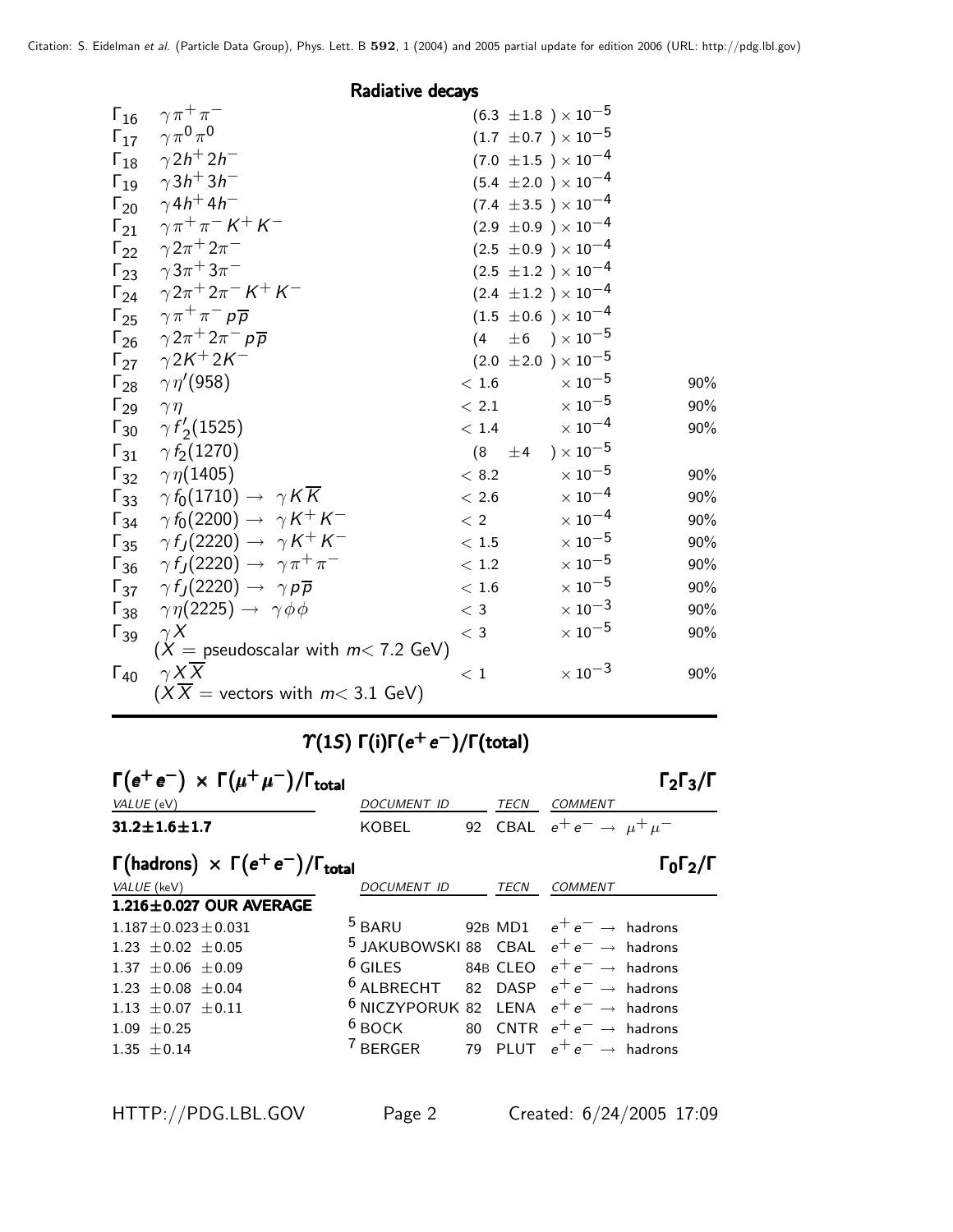<sup>5</sup> Radiative corrections evaluated following KURAEV 85.

 $6$  Radiative corrections reevaluated by BUCHMUELLER 88 following KURAEV 85.

<sup>7</sup> Radiative corrections reevaluated by ALEXANDER 89 using  $B(\mu\mu)=0.026$ .

#### $\Upsilon(1S)$  PARTIAL WIDTHS  $\Gamma(e^+e^-)$  Γ<sub>2</sub>  $\Gamma(e^+e^-)$  Γ<sub>2</sub>  $(e^+e^-)$ VALUE (keV) DOCUMENT ID  $1.314\pm0.029$  OUR EVALUATION  $\Upsilon(1S)$  BRANCHING RATIOS  $\Gamma(\tau^+\tau^-)/\Gamma_{\rm total}$  Γ<sub>1</sub>/Γ total $11/$ VALUE **EVTS** DOCUMENT ID TECN COMMENT  $0.0267^{+0.0014}_{-0.0016}$  OUR AVERAGE 0.0261±0.0012<sup>+0.0009</sup> 25k CINABRO 94B CLE2  $e^+e^- \rightarrow \tau^+\tau^-$ <br>0.027 ±0.004 ±0.002 <sup>8</sup> ALBRECHT 85c ARG  $\gamma(2S) \rightarrow$  $0.027 \pm 0.004 \pm 0.002$  $\tau^-\pi^+\tau^+$ <br> $\tau^+\pi^+\tau^-$ 0.034  $\pm$ 0.004  $\pm$ 0.004 **GILES** 83 CLEO  $e^+e^ 8$  Using B( $\Upsilon(1S) \rightarrow ee$ ) = B( $\Upsilon(1S) \rightarrow \mu\mu$ ) = 0.0256; not used for width evaluations.  $\Gamma(\mu^+\mu^-)/\Gamma_{\rm total}$  Γ<sub>3</sub>/Γ total $\overline{3/3}$ EVTS DOCUMENT ID TECN COMMENT  $0.0248\pm0.0005$  OUR AVERAGE  $0.0249 \pm 0.0002 \pm 0.0007$  345k ADAMS 05 CLEO  $e^+ \, e^- \rightarrow \mu^+ \, \mu^ 0.0249 \pm 0.0008 \pm 0.0013$  ALEXANDER 98 CLE2  $\Upsilon(2S)$  $\pi^+ \pi^- \mu^+ \mu^ 0.0212 \pm 0.0020 \pm 0.0010$  9 BARU 92 MD1  $\mu^+ \mu^ 0.0231 \pm 0.0012 \pm 0.0010$  9 KOBEL 92 CBAL  $\mu^+ \mu^ 0.0252 \pm 0.0007 \pm 0.0007$  CHEN 89B CLEO  $\mu^+ \mu^ 0.0261 \pm 0.0009 \pm 0.0011$  KAARSBERG 89 CSB2  $\mu^+ \mu^ 0.0230 \pm 0.0025 \pm 0.0013$  86 ALBRECHT 87 ARG  $\Upsilon(2S)$  $\pi^+ \pi^- \mu^+ \mu^ 0.029 \pm 0.003 \pm 0.002$  864 BESSON 84 CLEO  $\Upsilon(25)$  $\pi^+ \pi^- \mu^+ \mu^ 0.027 \pm 0.003 \pm 0.003$  ANDREWS 83 CLEO  $e^+$  $\mu^+ \mu^-$ 0.032  $\pm$ 0.013  $\pm$ 0.003 ALBRECHT 82 DASP  $e^+$  $\mu^+ \mu^ 0.038 \pm 0.015 \pm 0.002$  NICZYPORUK 82 LENA e  $\mu^+ \mu^ 0.014$  +  $0.034$   $-0.014$  BOCK 80 CNTR  $e^+$  $\mu^+ \mu^-$ 0.022  $\pm$ 0.020 BERGER 79 PLUT  $e^+e^-_+$   $\rightarrow$  $\mu^+ \mu^-$

 $9$  Taking into account interference between the resonance and continuum.

HTTP://PDG.LBL.GOV Page 3 Created: 6/24/2005 17:09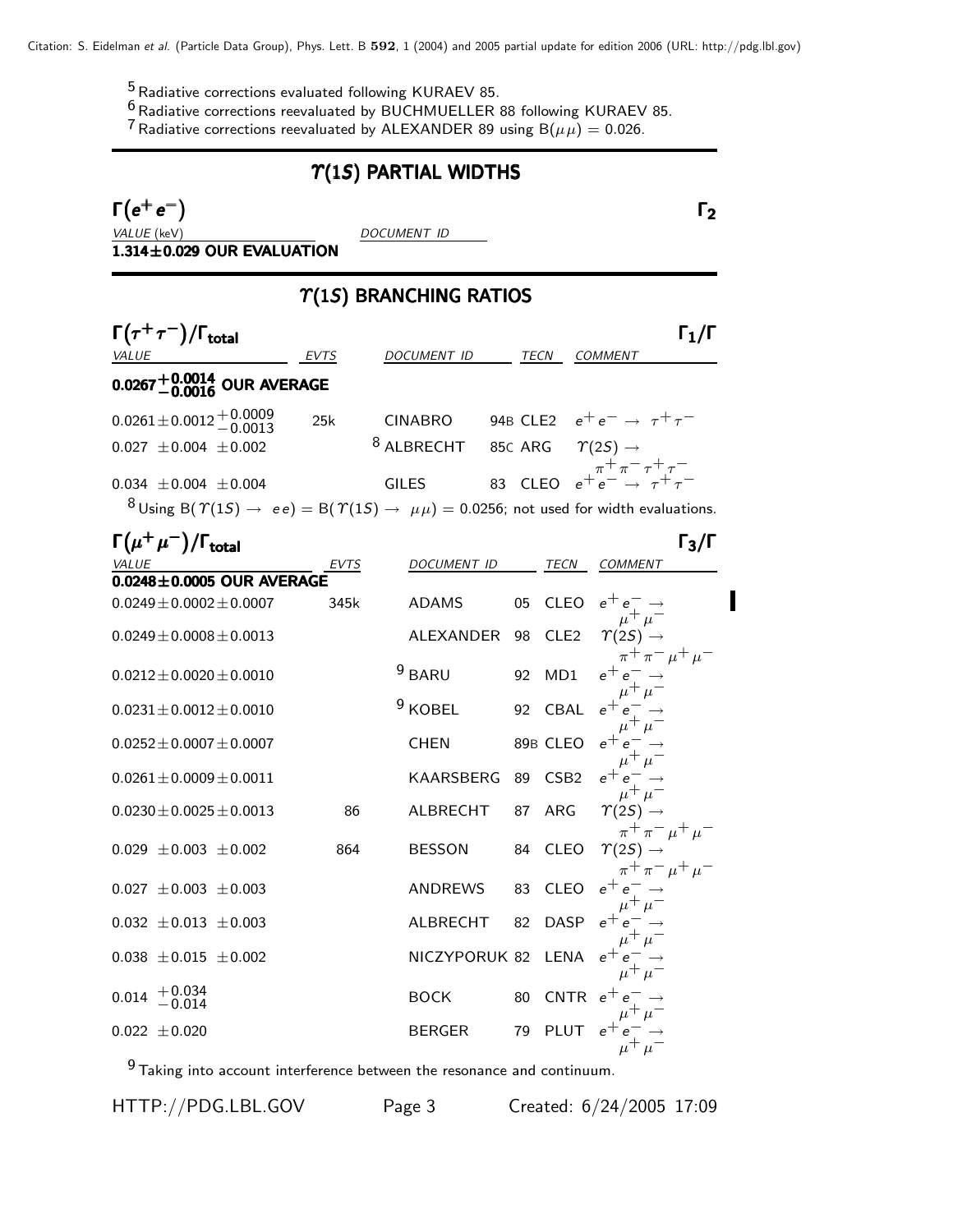| $\Gamma(e^+e^-)/\Gamma_{\rm total}$                                                                                              |                 |               |                          |                        |                  |                                                                  | $\Gamma_2/\Gamma$                 |
|----------------------------------------------------------------------------------------------------------------------------------|-----------------|---------------|--------------------------|------------------------|------------------|------------------------------------------------------------------|-----------------------------------|
| <b>VALUE</b>                                                                                                                     |                 | EVTS          | <i>DOCUMENT ID</i>       |                        | TECN             | <b>COMMENT</b>                                                   |                                   |
| $0.0238 \pm 0.0011$ OUR AVERAGE                                                                                                  |                 |               |                          |                        |                  |                                                                  |                                   |
| $0.0229 \pm 0.0008 \pm 0.0011$                                                                                                   |                 |               | ALEXANDER                | 98                     | CLE <sub>2</sub> | $\Upsilon(2S) \rightarrow$<br>$\pi^{+}\pi^{-}e^{+}e^{-}$         |                                   |
| $0.0242 \pm 0.0014 \pm 0.0014$                                                                                                   |                 | 307           | ALBRECHT                 | 87                     | ARG              | $\Upsilon(2S) \rightarrow$<br>$\pi^{+}\pi^{-}e^{+}e^{-}$         |                                   |
| $0.028 \pm 0.003 \pm 0.002$                                                                                                      |                 | 826           | <b>BESSON</b>            |                        | 84 CLEO          | $\Upsilon(2S) \rightarrow$                                       |                                   |
| $0.051 \pm 0.030$                                                                                                                |                 |               | <b>BERGER</b>            |                        | 80C PLUT         | $e^+e^ \rightarrow$ $e^+e^-$                                     |                                   |
| $\Gamma(\eta'(958)$ anything)/ $\Gamma_{total}$                                                                                  |                 |               |                          |                        |                  |                                                                  | $\Gamma_4/\Gamma$                 |
| VALUE                                                                                                                            |                 |               | DOCUMENT ID              | TECN                   | COMMENT          |                                                                  |                                   |
| $0.028 \pm 0.004 \pm 0.002$                                                                                                      |                 | <b>ARTUSO</b> |                          | 03<br>CLE <sub>2</sub> |                  | $\Upsilon(1S) \rightarrow \eta'$ anything                        |                                   |
| $\Gamma(J/\psi(1S)$ anything)/ $\Gamma_{total}$                                                                                  |                 |               |                          |                        |                  |                                                                  | $\Gamma_5/\Gamma$                 |
| VALUE (units $10^{-3}$ ) CL% EVTS                                                                                                |                 |               | DOCUMENT ID              | TECN                   | COMMENT          |                                                                  |                                   |
| $0.65 \pm 0.07$ OUR AVERAGE                                                                                                      |                 |               |                          |                        |                  |                                                                  |                                   |
| $0.64 \pm 0.04 \pm 0.06$                                                                                                         | $730 \pm$<br>40 | <b>BRIERE</b> |                          |                        |                  | 04 CLEO $e^+e^- \rightarrow J/\psi X$                            |                                   |
| 1.1 $\pm$ 0.4 $\pm$ 0.2                                                                                                          |                 | 10 FULTON     |                          |                        |                  | 89 CLEO $e^+e^- \rightarrow \mu^+\mu^- X$                        |                                   |
| • • • We do not use the following data for averages, fits, limits, etc. • • •                                                    |                 |               |                          |                        |                  |                                                                  |                                   |
| < 0.68                                                                                                                           | 90              | ALBRECHT      |                          | 92J ARG                |                  | $e^+e^- \rightarrow e^+e^-X$<br>$e^+e^- \rightarrow \mu^+\mu^-X$ |                                   |
| ${<}1.7$                                                                                                                         | 90              |               |                          |                        |                  | MASCHMANN 90 CBAL $e^+e^- \rightarrow$ hadrons                   |                                   |
| $<$ 20                                                                                                                           | 90              |               | NICZYPORUK 83 LENA       |                        |                  |                                                                  |                                   |
| 10 Using B( $(J/\psi) \rightarrow \mu^+ \mu^-$ ) = (6.9 ± 0.9)%.                                                                 |                 |               |                          |                        |                  |                                                                  |                                   |
| $\Gamma(\chi_{c0}$ anything)/ $\Gamma(J/\psi(1S)$ anything)                                                                      |                 |               |                          |                        |                  |                                                                  | $\Gamma_6/\Gamma_5$               |
| VALUE                                                                                                                            | $CL\%$          |               | <u>DOCUMENT ID</u>       | TECN                   | COMMENT          |                                                                  |                                   |
| < 7.4                                                                                                                            | 90              | <b>BRIERE</b> |                          |                        |                  | 04 CLEO $e^+e^- \rightarrow J/\psi X$                            |                                   |
|                                                                                                                                  |                 |               |                          |                        |                  |                                                                  |                                   |
| $\Gamma(\chi_{c1}$ anything)/ $\Gamma(J/\psi(1S)$ anything)                                                                      |                 |               |                          |                        |                  |                                                                  | $\Gamma$ 7/ $\Gamma$ <sub>5</sub> |
| <b>VALUE</b>                                                                                                                     |                 |               | DOCUMENT ID TECN COMMENT |                        |                  |                                                                  |                                   |
| $0.35 \pm 0.08 \pm 0.06$ 52 $\pm$ 12                                                                                             |                 |               |                          |                        |                  | BRIERE 04 CLEO $e^+e^- \rightarrow J/\psi X$                     |                                   |
|                                                                                                                                  |                 |               |                          |                        |                  |                                                                  | $\Gamma_8/\Gamma_5$               |
| $\Gamma(\chi_{c2}$ anything)/ $\Gamma(J/\psi(1S))$ anything)                                                                     |                 |               |                          |                        |                  |                                                                  |                                   |
| VALUE <b>EVTS</b> DOCUMENT ID TECN COMMENT<br>$0.52 \pm 0.12 \pm 0.09$ 47 $\pm$ 11                                               |                 |               |                          |                        |                  | BRIERE 04 CLEO $e^+e^- \rightarrow J/\psi X$                     |                                   |
|                                                                                                                                  |                 |               |                          |                        |                  |                                                                  |                                   |
| $\Gamma(\psi(2S)$ anything)/ $\Gamma(J/\psi(1S)$ anything)                                                                       |                 |               |                          |                        |                  |                                                                  | $\Gamma_9/\Gamma_5$               |
| $\frac{V A L U E}{0.41 \pm 0.11 \pm 0.08}$ $\frac{E V T S}{42 \pm 11}$ BRIERE 04 CLEO $e^+ e^- \rightarrow J/\psi \pi^+ \pi^- X$ |                 |               |                          |                        |                  |                                                                  |                                   |
|                                                                                                                                  |                 |               |                          |                        |                  |                                                                  |                                   |
| $\Gamma(\pi^+\pi^-)/\Gamma_{\rm total}$                                                                                          |                 |               |                          |                        |                  |                                                                  | $\Gamma_{11}/\Gamma$              |
| $VALU E$ (units $10^{-4}$ ) CL% DOCUMENT ID TECN COMMENT                                                                         |                 |               |                          |                        |                  |                                                                  |                                   |
| $<$ 5                                                                                                                            | 90              | <b>BARU</b>   |                          |                        |                  | 92 MD1 $\varUpsilon(1S) \rightarrow \pi^{+}\pi^{-}$              |                                   |
|                                                                                                                                  |                 |               |                          |                        |                  |                                                                  |                                   |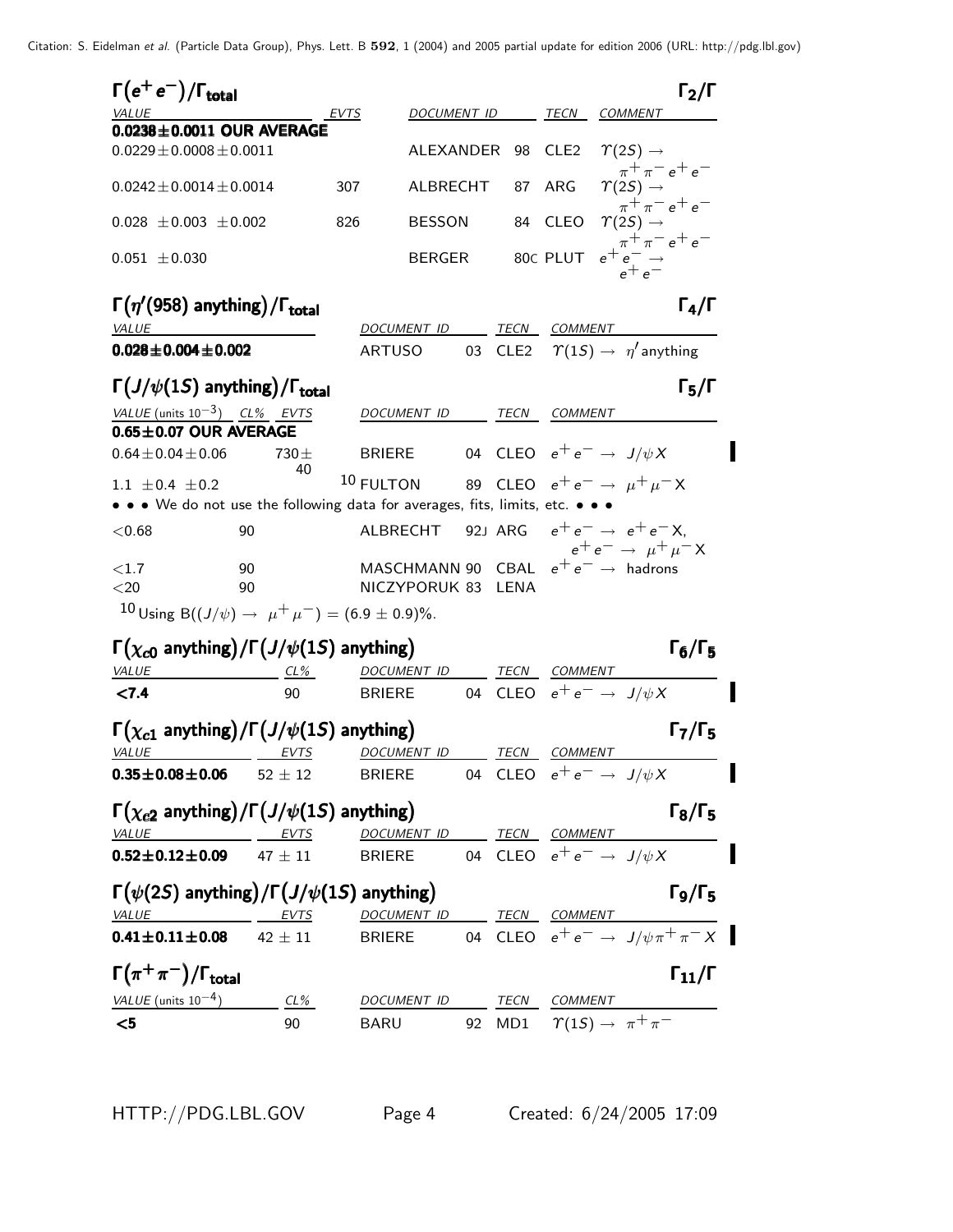Citation: S. Eidelman et al. (Particle Data Group), Phys. Lett. B **592**, 1 (2004) and 2005 partial update for edition 2006 (URL: http://pdg.lbl.gov)

| $\Gamma(K^+K^-)/\Gamma_{\rm total}$                                                                                                                                                                                                |    |                                                                                            |  |                                          | $\Gamma_{12}/\Gamma$     |
|------------------------------------------------------------------------------------------------------------------------------------------------------------------------------------------------------------------------------------|----|--------------------------------------------------------------------------------------------|--|------------------------------------------|--------------------------|
| $VALUE$ (units $10^{-4}$ ) $CL\%$ DOCUMENT ID TECN COMMENT                                                                                                                                                                         |    |                                                                                            |  |                                          |                          |
| $\leq 5$                                                                                                                                                                                                                           | 90 | <b>BARU</b>                                                                                |  | 92 MD1 $\Upsilon(1S) \rightarrow K^+K^-$ |                          |
| $\Gamma(p\overline{p})/\Gamma_{\rm total}$                                                                                                                                                                                         |    |                                                                                            |  |                                          | $\Gamma_{13}/\Gamma$     |
| $VALUE$ (units $10^{-4}$ ) CL% DOCUMENT ID TECN COMMENT                                                                                                                                                                            |    |                                                                                            |  |                                          |                          |
| $\leq 5$                                                                                                                                                                                                                           | 90 | 11 BARU 96 MD1 $\mathcal{T}(1S) \rightarrow p\overline{p}$                                 |  |                                          |                          |
| 11 Supersedes BARU 92 in this node.                                                                                                                                                                                                |    |                                                                                            |  |                                          |                          |
| $\Gamma(\pi^0\pi^+\pi^-)/\Gamma_{\rm total}$                                                                                                                                                                                       |    |                                                                                            |  |                                          | $\Gamma_{14}/\Gamma$     |
| $VALUE$ (units $10^{-5}$ ) CL% DOCUMENT ID TECN COMMENT                                                                                                                                                                            |    |                                                                                            |  |                                          |                          |
| < 1.84                                                                                                                                                                                                                             | 90 | ANASTASSOV 99 $\,$ CLE2 $\,$ $\,$ e <sup>+</sup> e <sup>-</sup> $\rightarrow$ $\,$ hadrons |  |                                          |                          |
| $\Gamma(\gamma X)/\Gamma_{\rm total}$                                                                                                                                                                                              |    |                                                                                            |  |                                          | $\Gamma_{39}/\Gamma$     |
| $(X =$ pseudoscalar with $m < 7.2$ GeV)                                                                                                                                                                                            |    |                                                                                            |  |                                          |                          |
| $VALUE$ (units $10^{-5}$ ) $CL\%$ DOCUMENT ID TECN COMMENT                                                                                                                                                                         |    |                                                                                            |  |                                          |                          |
| $\leq$ 3                                                                                                                                                                                                                           |    | 90 <sup>12</sup> BALEST 95 CLEO $e^+e^- \rightarrow \gamma + X$                            |  |                                          |                          |
| <sup>12</sup> For a noninteracting pseudoscalar X with mass $<$ 7.2 GeV.                                                                                                                                                           |    |                                                                                            |  |                                          |                          |
| $\Gamma(\gamma X \overline{X})/\Gamma_{\text{total}}$                                                                                                                                                                              |    |                                                                                            |  |                                          | $\Gamma_{40}/\Gamma$     |
| $(X\overline{X})$ = vectors with $m< 3.1$ GeV)                                                                                                                                                                                     |    |                                                                                            |  |                                          |                          |
| $\frac{\text{VALUE (units 10}^{-3})}{\text{C1}}$ $\frac{\text{CL\%}}{90}$ $\frac{\text{DOCUMENT ID}}{13 \text{ BALEST}}$ $\frac{\text{TECN}}{95}$ $\frac{\text{COMMENT}}{\text{CLEO}}$ $e^+e^- \rightarrow \gamma + X\overline{X}$ |    |                                                                                            |  |                                          |                          |
|                                                                                                                                                                                                                                    |    |                                                                                            |  |                                          |                          |
| 13 For a noninteracting vector X with mass $<$ 3.1 GeV.                                                                                                                                                                            |    |                                                                                            |  |                                          |                          |
| $\Gamma(\gamma\pi^+\pi^-)/\Gamma_{\rm total}$                                                                                                                                                                                      |    |                                                                                            |  |                                          | $\Gamma_{16}/\Gamma$     |
| VALUE (units $10^{-5}$ )                                                                                                                                                                                                           |    | DOCUMENT ID TECN COMMENT                                                                   |  |                                          |                          |
| $6.3 \pm 1.2 \pm 1.3$                                                                                                                                                                                                              |    | <sup>14</sup> ANASTASSOV 99 CLE2 $e^+e^- \rightarrow$ hadrons                              |  |                                          |                          |
| <sup>14</sup> For $m_{\pi\pi}$ >1 GeV.                                                                                                                                                                                             |    |                                                                                            |  |                                          |                          |
| $\Gamma(\gamma\pi^0\pi^0)/\Gamma_{\rm total}$                                                                                                                                                                                      |    |                                                                                            |  |                                          | $\Gamma_{17}/\Gamma$     |
| VALUE (units $10^{-5}$ )                                                                                                                                                                                                           |    | DOCUMENT ID                                                                                |  | TECN COMMENT                             |                          |
| $1.7 \pm 0.6 \pm 0.3$                                                                                                                                                                                                              |    | <sup>15</sup> ANASTASSOV 99 CLE2 $e^+e^- \rightarrow$ hadrons                              |  |                                          |                          |
| $15$ For $m_{\pi\pi}$ > 1 GeV.                                                                                                                                                                                                     |    |                                                                                            |  |                                          |                          |
| $\Gamma(\gamma 2\pi^+ 2\pi^-)/\Gamma_{\rm total}$                                                                                                                                                                                  |    |                                                                                            |  |                                          | $\Gamma_{22}/\Gamma$     |
|                                                                                                                                                                                                                                    |    |                                                                                            |  |                                          |                          |
| $\frac{VALUE \text{ (units 10}^{-4})}{2.5 \pm 0.7 \pm 0.5}$ $\frac{EVTS}{26 \pm 7}$ $\frac{DOCUMENT \text{ ID}}{FULTON}$ $\frac{TECN}{90B}$ $\frac{COMMENT}{CLEO}$ $e^+e^- \rightarrow$ hadrons                                    |    |                                                                                            |  |                                          |                          |
| $\Gamma(\gamma \pi^+ \pi^- K^+ K^-)/\Gamma_{\text{total}}$                                                                                                                                                                         |    |                                                                                            |  |                                          | $\Gamma_{21}/\Gamma$     |
|                                                                                                                                                                                                                                    |    |                                                                                            |  |                                          |                          |
| $VALUE$ (units $10^{-4}$ ) EVTS                                                                                                                                                                                                    |    | DOCUMENT ID TECN COMMENT<br>FULTON 90B CLEO $e^+e^- \rightarrow$ hadrons                   |  |                                          |                          |
| $2.9 \pm 0.7 \pm 0.6$ 29 $\pm$ 8                                                                                                                                                                                                   |    |                                                                                            |  |                                          |                          |
| $\Gamma(\gamma \pi^+ \pi^- \rho \overline{\rho})/\Gamma_{\text{total}}$                                                                                                                                                            |    |                                                                                            |  |                                          | $\Gamma_{25}/\Gamma$     |
| $VALUE (units 10-4)$ <i>EVTS DOCUMENT ID TECN COMMENT</i>                                                                                                                                                                          |    |                                                                                            |  |                                          |                          |
| $1.5 \pm 0.5 \pm 0.3$ 22 $\pm$ 6                                                                                                                                                                                                   |    | FULTON 90B CLEO $e^+e^- \rightarrow$ hadrons                                               |  |                                          |                          |
| HTTP://PDG.LBL.GOV                                                                                                                                                                                                                 |    | Page 5                                                                                     |  |                                          | Created: 6/24/2005 17:09 |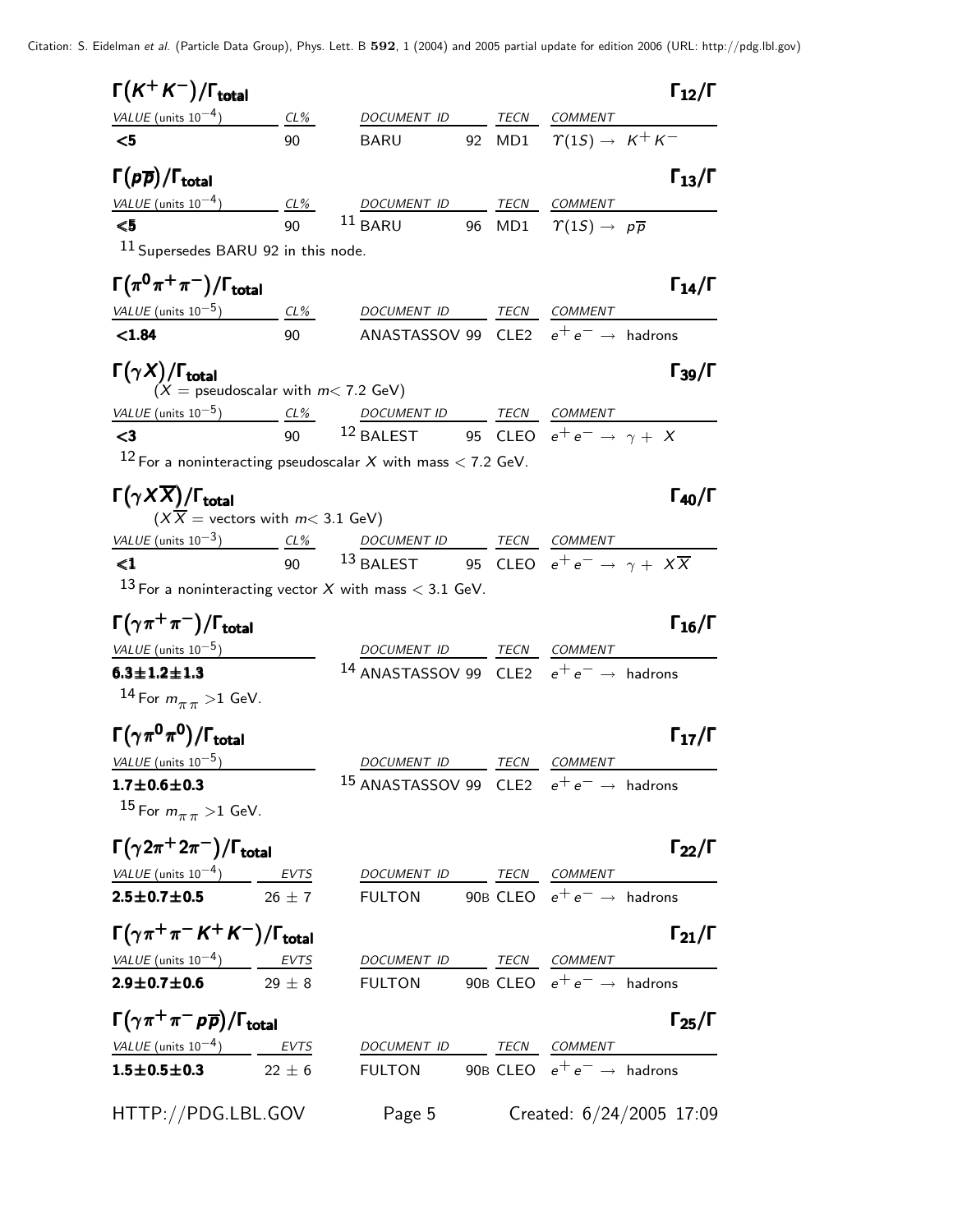Citation: S. Eidelman et al. (Particle Data Group), Phys. Lett. B **592**, 1 (2004) and 2005 partial update for edition 2006 (URL: http://pdg.lbl.gov)

| $\Gamma(\gamma 2K^+ 2K^-)/\Gamma_{\rm total}$                                                                                                                                                                                                                                           |            |                                                                                   |                                           | $\Gamma_{27}/\Gamma$ |
|-----------------------------------------------------------------------------------------------------------------------------------------------------------------------------------------------------------------------------------------------------------------------------------------|------------|-----------------------------------------------------------------------------------|-------------------------------------------|----------------------|
| VALUE (units $10^{-4}$ ) EVTS                                                                                                                                                                                                                                                           |            | DOCUMENT ID TECN COMMENT                                                          |                                           |                      |
| $0.2 \pm 0.2$                                                                                                                                                                                                                                                                           | $2 + 2$    | FULTON 90B CLEO $e^+e^- \rightarrow$ hadrons                                      |                                           |                      |
| $\Gamma(\gamma 3\pi^+ 3\pi^-)/\Gamma_{\rm total}$                                                                                                                                                                                                                                       |            |                                                                                   |                                           | $\Gamma_{23}/\Gamma$ |
| VALUE (units $10^{-4}$ ) EVTS                                                                                                                                                                                                                                                           |            | DOCUMENT ID TECN COMMENT                                                          |                                           |                      |
| $2.5 \pm 0.9 \pm 0.8$                                                                                                                                                                                                                                                                   | $17 \pm 5$ | FULTON 90B CLEO $e^+e^- \rightarrow$ hadrons                                      |                                           |                      |
| $\Gamma(\gamma 2\pi^+ 2\pi^- K^+ K^-)/\Gamma_{\rm total}$                                                                                                                                                                                                                               |            |                                                                                   |                                           | $\Gamma_{24}/\Gamma$ |
| $VALUE$ (units $10^{-4}$ ) EVTS                                                                                                                                                                                                                                                         |            | DOCUMENT ID TECN COMMENT                                                          |                                           |                      |
| $2.4 \pm 0.9 \pm 0.8$ 18 $\pm$ 7                                                                                                                                                                                                                                                        |            | FULTON 90B CLEO $e^+e^- \rightarrow$ hadrons                                      |                                           |                      |
| $\Gamma(\gamma 2\pi^+ 2\pi^- \rho \overline{\rho})/\Gamma_{\rm total}$                                                                                                                                                                                                                  |            |                                                                                   |                                           | $\Gamma_{26}/\Gamma$ |
| VALUE (units $10^{-4}$ ) EVTS                                                                                                                                                                                                                                                           |            | DOCUMENT ID TECN COMMENT                                                          |                                           |                      |
| 0.4 $\pm$ 0.4 $\pm$ 0.4 7 $\pm$ 6                                                                                                                                                                                                                                                       |            | FULTON 90B CLEO $e^+e^- \rightarrow$ hadrons                                      |                                           |                      |
| $\Gamma(\gamma 2h^+ 2h^-)/\Gamma_{\rm total}$                                                                                                                                                                                                                                           |            |                                                                                   |                                           | $\Gamma_{18}/\Gamma$ |
| $VALUE$ (units $10^{-4}$ ) EVTS                                                                                                                                                                                                                                                         |            | DOCUMENT ID TECN COMMENT                                                          |                                           |                      |
| 7.0 $\pm$ 1.1 $\pm$ 1.0 80 $\pm$ 12                                                                                                                                                                                                                                                     |            | FULTON 90B CLEO $e^+e^- \rightarrow$ hadrons                                      |                                           |                      |
| $\Gamma(\gamma 3h^+3h^-)/\Gamma_{\rm total}$                                                                                                                                                                                                                                            |            |                                                                                   |                                           | $\Gamma_{19}/\Gamma$ |
| $VALUE (units 10-4)$ EVTS                                                                                                                                                                                                                                                               |            | DOCUMENT ID TECN COMMENT                                                          |                                           |                      |
| $5.4 \pm 1.5 \pm 1.3$ 39 $\pm$ 11                                                                                                                                                                                                                                                       |            | FULTON 90B CLEO $e^+e^- \rightarrow$ hadrons                                      |                                           |                      |
| $\Gamma(\gamma 4h^{+}4h^{-})/\Gamma_{\rm total}$                                                                                                                                                                                                                                        |            |                                                                                   |                                           | $\Gamma_{20}/\Gamma$ |
| $VALUE$ (units $10^{-4}$ ) EVTS                                                                                                                                                                                                                                                         |            | DOCUMENT ID TECN COMMENT                                                          |                                           |                      |
| 7.4 $\pm$ 2.5 $\pm$ 2.5 36 $\pm$ 12                                                                                                                                                                                                                                                     |            | FULTON 90B CLEO $e^+e^- \rightarrow$ hadrons                                      |                                           |                      |
| $\Gamma(\rho\pi)/\Gamma_{\rm total}$                                                                                                                                                                                                                                                    |            |                                                                                   |                                           | $\Gamma_{10}/\Gamma$ |
| VALUE (units $10^{-4}$ ) CL%                                                                                                                                                                                                                                                            |            | DOCUMENT ID TECN COMMENT                                                          |                                           |                      |
| $\lt 2$<br>• • • We do not use the following data for averages, fits, limits, etc. • • •                                                                                                                                                                                                | 90         | <b>FULTON</b>                                                                     | 90B $\gamma(1S) \rightarrow \rho^0 \pi^0$ |                      |
|                                                                                                                                                                                                                                                                                         |            |                                                                                   |                                           |                      |
| $<$ 10<br>$<$ 21                                                                                                                                                                                                                                                                        | 90<br>90   | <b>BLINOV</b><br>NICZYPORUK 83 LENA $\hat{T}(1S) \rightarrow \rho^0 \pi^0$        | 90 MD1 $\Upsilon(1S) \to \rho^0 \pi^0$    |                      |
| $\Gamma(D^*(2010)^{\pm}$ anything)/ $\Gamma_{total}$                                                                                                                                                                                                                                    |            |                                                                                   |                                           | $\Gamma_{15}/\Gamma$ |
|                                                                                                                                                                                                                                                                                         |            |                                                                                   |                                           |                      |
| $\frac{\text{VALU E (units 10}^{-3})}{\text{C19}}$ $\frac{\text{CL\%}}{\text{90}}$ $\frac{\text{DOCUMENT ID}}{\text{16 ALBRECHT}}$ $\frac{\text{TECN}}{\text{92J}}$ $\frac{\text{CEN}}{\text{RFG}}$ $\frac{\text{COMMENT}}{\text{e}^+ \text{e}^-}$ $\rightarrow D^0 \pi^{\pm} \text{X}$ |            |                                                                                   |                                           |                      |
| $16$ For $x_p > 0.2$ .                                                                                                                                                                                                                                                                  |            |                                                                                   |                                           |                      |
| $\Gamma(\gamma\eta(1405)) / \Gamma_{\text{total}}$                                                                                                                                                                                                                                      |            |                                                                                   |                                           | $\Gamma_{32}/\Gamma$ |
|                                                                                                                                                                                                                                                                                         |            |                                                                                   |                                           |                      |
| VALUE (units $10^{-5}$ )<br>$\frac{CL\%}{90}$ $17$ FULTON 90B CLEO $\Upsilon(1S) \rightarrow \gamma K^{\pm} \pi^{\mp} K_S^0$                                                                                                                                                            |            |                                                                                   |                                           |                      |
|                                                                                                                                                                                                                                                                                         |            | 17 Includes unknown branching ratio of $\eta(1405) \to K^{\pm} \pi^{\mp} K^0_S$ . |                                           |                      |

HTTP://PDG.LBL.GOV Page 6 Created: 6/24/2005 17:09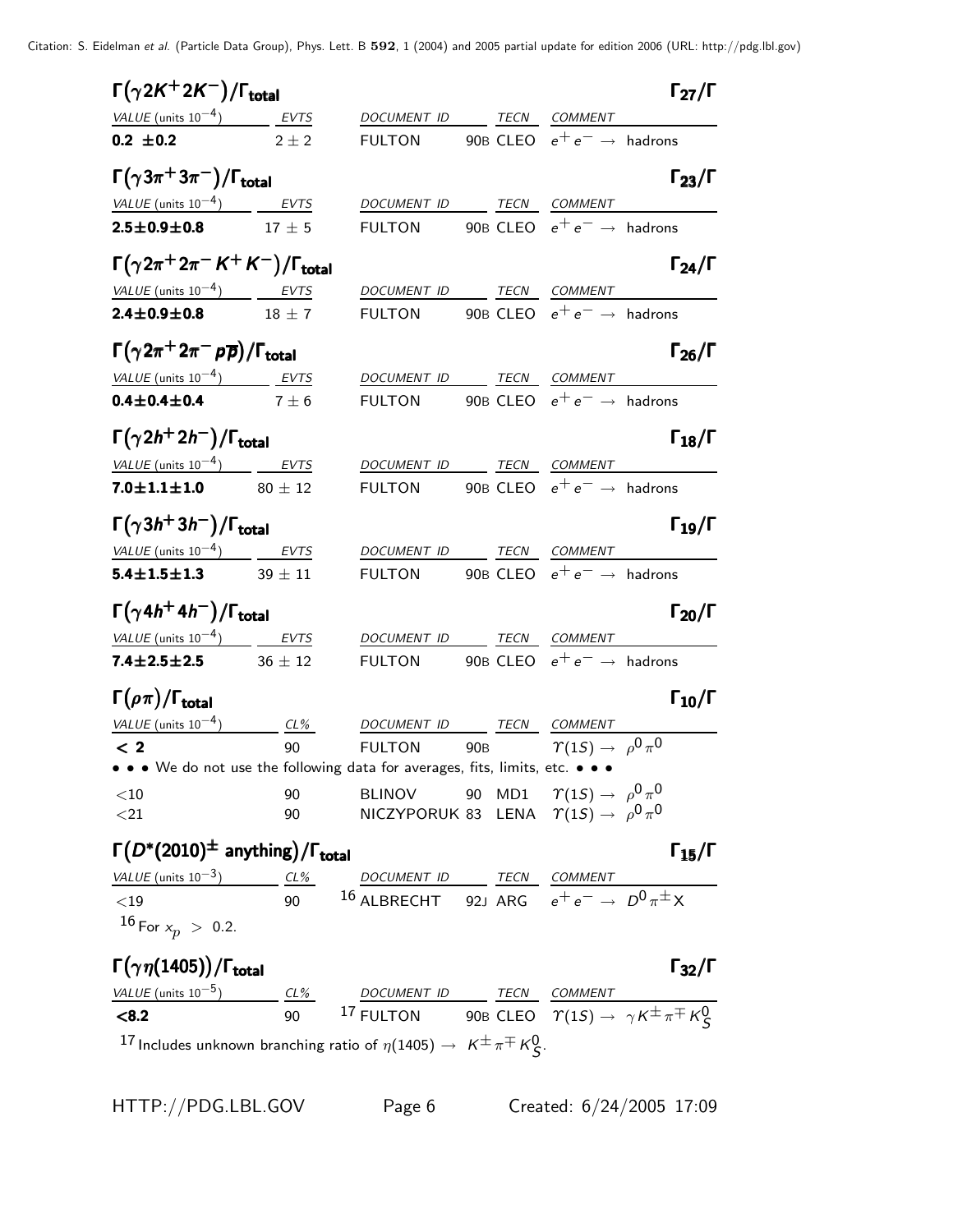|         | $\Gamma(\gamma\eta^{\prime}(958))/\Gamma_{\rm total}$                                                                                                                                                                                                                                                                   |          |                                                                             |    |      |                                                                                                                              | $\Gamma_{28}/\Gamma$                         |
|---------|-------------------------------------------------------------------------------------------------------------------------------------------------------------------------------------------------------------------------------------------------------------------------------------------------------------------------|----------|-----------------------------------------------------------------------------|----|------|------------------------------------------------------------------------------------------------------------------------------|----------------------------------------------|
|         | VALUE (units $10^{-5}$ )                                                                                                                                                                                                                                                                                                | CL%      | DOCUMENT ID                                                                 |    | TECN | COMMENT                                                                                                                      |                                              |
|         | < 1.6                                                                                                                                                                                                                                                                                                                   | 90       | <b>RICHICHI</b>                                                             |    |      | 01B CLE2 $\qquad(1S) \rightarrow \gamma \eta' \rightarrow$                                                                   |                                              |
|         |                                                                                                                                                                                                                                                                                                                         |          |                                                                             |    |      | $\gamma \eta \pi^+ \pi^-$                                                                                                    |                                              |
|         | • • • We do not use the following data for averages, fits, limits, etc. •                                                                                                                                                                                                                                               |          |                                                                             |    |      |                                                                                                                              |                                              |
| $<$ 130 |                                                                                                                                                                                                                                                                                                                         | 90       | <b>SCHMITT</b>                                                              |    |      | 88 CBAL $\Upsilon(1S) \rightarrow \gamma X$                                                                                  |                                              |
|         | $\Gamma(\gamma\eta)/\Gamma_{\rm total}$                                                                                                                                                                                                                                                                                 |          |                                                                             |    |      |                                                                                                                              | $\Gamma_{29}/\Gamma$                         |
|         | VALUE (units $10^{-5}$ ) CL%                                                                                                                                                                                                                                                                                            |          | DOCUMENT ID                                                                 |    |      | TECN COMMENT                                                                                                                 |                                              |
|         | < 2.1                                                                                                                                                                                                                                                                                                                   | 90       | MASEK                                                                       |    |      | 02 CLEO $\Upsilon(1S) \rightarrow \gamma \eta$                                                                               |                                              |
|         | • • • We do not use the following data for averages, fits, limits, etc. • • •                                                                                                                                                                                                                                           |          |                                                                             |    |      |                                                                                                                              |                                              |
| < 28.2  |                                                                                                                                                                                                                                                                                                                         | 90       | MASEK                                                                       | 02 |      | CLEO $\eta \rightarrow \gamma \gamma$                                                                                        |                                              |
|         | < 6.7                                                                                                                                                                                                                                                                                                                   | 90       | MASEK                                                                       |    |      | 02 CLEO $\eta \to \pi^0 \pi^0 \pi^0$                                                                                         |                                              |
|         | < 2.6                                                                                                                                                                                                                                                                                                                   | 90       | MASEK                                                                       |    |      | 02 CLEO $\eta \rightarrow \pi^+ \pi^- \pi^0$                                                                                 |                                              |
| $<$ 35  |                                                                                                                                                                                                                                                                                                                         | 90       | <b>SCHMITT</b>                                                              | 88 |      | CBAL $\Upsilon(1S) \rightarrow \gamma X$                                                                                     |                                              |
|         | $\Gamma(\gamma f_2'(1525))/\Gamma_{\rm total}$                                                                                                                                                                                                                                                                          |          |                                                                             |    |      |                                                                                                                              | $\Gamma_{30}/\Gamma$                         |
|         | VALUE (units 10 <sup>-5</sup> ) $\frac{CL\%}{90}$ 18 FULTON 90B CLEO $\gamma(1S) \rightarrow \gamma K^{+} K^{-}$                                                                                                                                                                                                        |          |                                                                             |    |      |                                                                                                                              |                                              |
|         |                                                                                                                                                                                                                                                                                                                         |          |                                                                             |    |      |                                                                                                                              |                                              |
|         | • • • We do not use the following data for averages, fits, limits, etc. • • •                                                                                                                                                                                                                                           |          |                                                                             |    |      |                                                                                                                              |                                              |
|         | $<$ 19.4                                                                                                                                                                                                                                                                                                                | 90       | <sup>18</sup> ALBRECHT 89 ARG $\Upsilon(1S) \rightarrow \gamma K^+ K^-$     |    |      |                                                                                                                              |                                              |
|         | 18 Assuming B( $f'_{2}(1525) \rightarrow K\overline{K}$ ) = 0.71.                                                                                                                                                                                                                                                       |          |                                                                             |    |      |                                                                                                                              |                                              |
|         |                                                                                                                                                                                                                                                                                                                         |          |                                                                             |    |      |                                                                                                                              |                                              |
|         | $\Gamma(\gamma\,f_0(1710)\rightarrow\gamma\,K\overline{K})/\Gamma_{\rm total}$                                                                                                                                                                                                                                          |          |                                                                             |    |      |                                                                                                                              |                                              |
|         |                                                                                                                                                                                                                                                                                                                         |          |                                                                             |    |      |                                                                                                                              |                                              |
|         | $\frac{\textit{VALUE (units 10}^{-4})}{\textit{6}} \quad \frac{\textit{CL\%}}{\textit{90}} \quad \frac{\textit{DOCUMENT ID}}{\textit{ALBRECHT}} \quad \frac{\textit{TECN}}{\textit{89}} \quad \frac{\textit{COMMENT}}{\textit{RIG}} \quad \frac{\textit{COMMENT}}{\textit{7(1S)}} \rightarrow \gamma \kappa^+ \kappa^-$ |          |                                                                             |    |      |                                                                                                                              |                                              |
|         | • • • We do not use the following data for averages, fits, limits, etc. • • •                                                                                                                                                                                                                                           |          |                                                                             |    |      |                                                                                                                              |                                              |
| < 6.3   |                                                                                                                                                                                                                                                                                                                         | 90       | 19 FULTON                                                                   |    |      | 90B CLEO $\qquad(1S) \rightarrow \gamma K^+ K^-$                                                                             |                                              |
| $<$ 19  |                                                                                                                                                                                                                                                                                                                         | 90       | 19 FULTON                                                                   |    |      | 90B CLEO $\quad \  \  \tau (\mathbb{1S}) \rightarrow \ \ \gamma \, \mathsf{K}^0_{\mathcal{S}} \, \mathsf{K}^0_{\mathcal{S}}$ |                                              |
| < 8     |                                                                                                                                                                                                                                                                                                                         | 90       | <sup>20</sup> ALBRECHT 89 ARG $\Upsilon(1S) \rightarrow \gamma \pi^+ \pi^-$ |    |      |                                                                                                                              |                                              |
| $<$ 24  |                                                                                                                                                                                                                                                                                                                         | 90       | <sup>21</sup> SCHMITT                                                       | 88 |      | CBAL $\Upsilon(1S) \rightarrow \gamma X$                                                                                     |                                              |
|         | 19 Assuming B $(f_0(1710) \rightarrow K\overline{K}) = 0.38$ .                                                                                                                                                                                                                                                          |          |                                                                             |    |      |                                                                                                                              |                                              |
|         | 20 Assuming B( $f_0(1710) \to \pi \pi$ ) = 0.04.                                                                                                                                                                                                                                                                        |          |                                                                             |    |      |                                                                                                                              |                                              |
|         | 21 Assuming B( $f_0(1710) \to \eta \eta$ ) = 0.18.                                                                                                                                                                                                                                                                      |          |                                                                             |    |      |                                                                                                                              |                                              |
|         | $\Gamma(\gamma f_2(1270))/\Gamma_{\rm total}$                                                                                                                                                                                                                                                                           |          |                                                                             |    |      |                                                                                                                              |                                              |
|         | VALUE (units $10^{-5}$ ) CL%                                                                                                                                                                                                                                                                                            |          | DOCUMENT ID TECN COMMENT                                                    |    |      |                                                                                                                              |                                              |
|         | $8.1 \pm 2.3 \pm 2.9$                                                                                                                                                                                                                                                                                                   |          | <sup>22</sup> ANASTASSOV 99 CLE2 $e^+e^- \rightarrow$ hadrons               |    |      |                                                                                                                              |                                              |
|         |                                                                                                                                                                                                                                                                                                                         |          |                                                                             |    |      |                                                                                                                              |                                              |
|         | • • • We do not use the following data for averages, fits, limits, etc. • • •                                                                                                                                                                                                                                           |          |                                                                             |    |      |                                                                                                                              |                                              |
| ${<}21$ |                                                                                                                                                                                                                                                                                                                         | 90       | <sup>22</sup> FULTON                                                        |    |      | 90B CLEO $\quad \  \  \Upsilon(1S) \rightarrow \gamma \pi^+ \pi^-$                                                           |                                              |
| $<$ 13  |                                                                                                                                                                                                                                                                                                                         | 90<br>90 | <sup>22</sup> ALBRECHT 89 ARG $\Upsilon(1S) \rightarrow \gamma \pi^+ \pi^-$ |    |      |                                                                                                                              | $\Gamma_{33}/\Gamma$<br>$\Gamma_{31}/\Gamma$ |
| $81$    | 22 Using B( $f_2(1270) \rightarrow \pi \pi$ ) = 0.84.                                                                                                                                                                                                                                                                   |          | <b>SCHMITT</b>                                                              | 88 |      | CBAL $\Upsilon(1S) \rightarrow \gamma X$                                                                                     |                                              |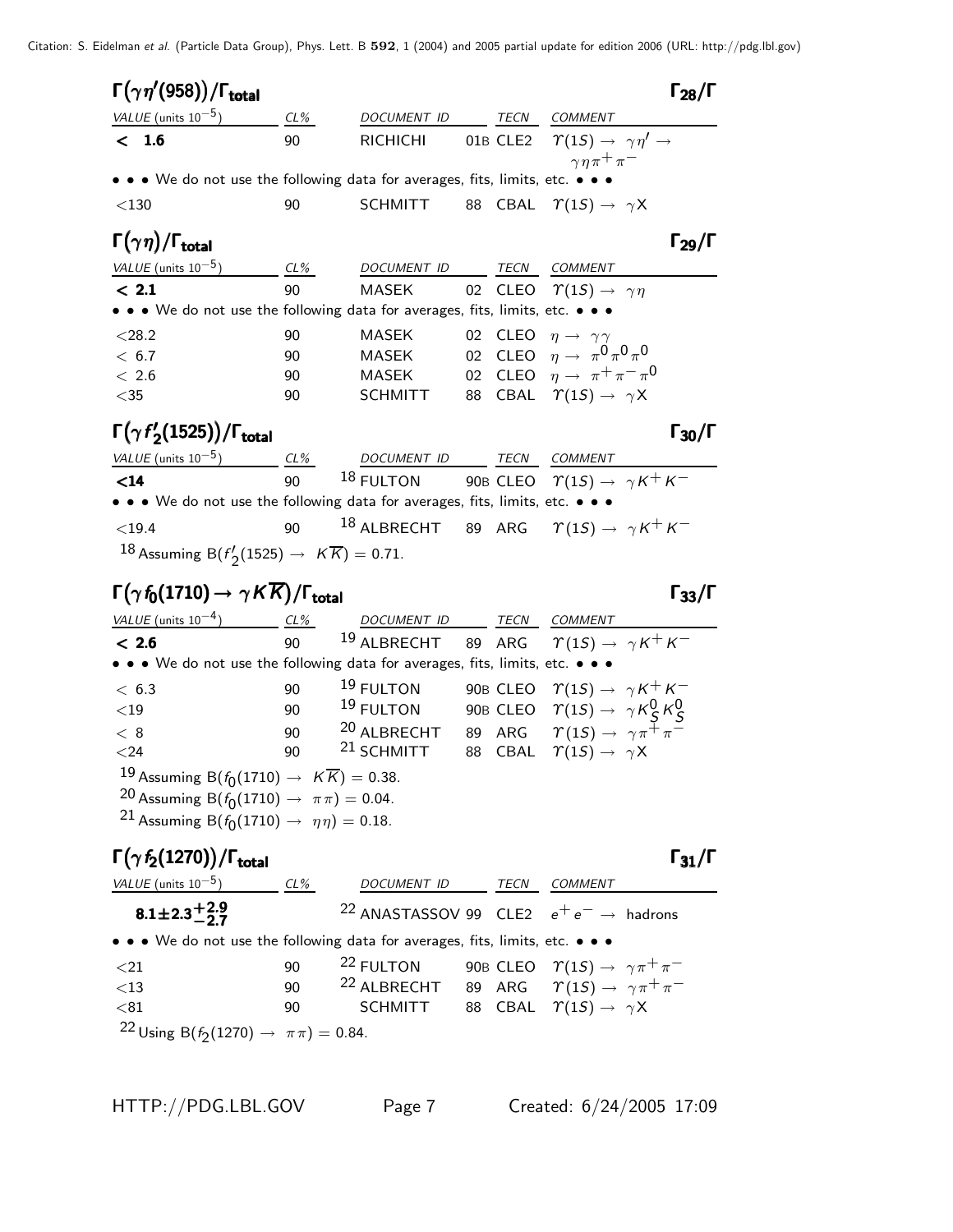| $\Gamma(\gamma f_J(2220) \rightarrow \gamma K^+ K^-)/\Gamma_{\text{total}}$          |     |                                                                               |    |                                                                | $\Gamma_{35}/\Gamma$ |
|--------------------------------------------------------------------------------------|-----|-------------------------------------------------------------------------------|----|----------------------------------------------------------------|----------------------|
| $VALUE (units 10-5)$ CL%                                                             |     | DOCUMENT ID TECN COMMENT                                                      |    |                                                                |                      |
| < 1.6                                                                                | 90  |                                                                               |    | MASEK 02 CLEO $\Upsilon(1S) \rightarrow \gamma K^+ K^-$        |                      |
| $<1.5$                                                                               | 90  | $^{23}$ FULTON 90B CLEO $\ \ \  \, \gamma(1S) \rightarrow \ \ \gamma K^+ K^-$ |    |                                                                |                      |
| • • • We do not use the following data for averages, fits, limits, etc. • • •        |     |                                                                               |    |                                                                |                      |
| < 2.9                                                                                |     | 90 <sup>23</sup> ALBRECHT 89 ARG $\Upsilon(1S) \rightarrow \gamma K^+ K^-$    |    |                                                                |                      |
| $20$                                                                                 | 90  | $^{23}$ BARU 89 MD1 $\varUpsilon(1S) \rightarrow \gamma K^+ K^-$              |    |                                                                |                      |
| <sup>23</sup> Including unknown branching ratio of $f_1(2220) \rightarrow K^+ K^-$ . |     |                                                                               |    |                                                                |                      |
| $\Gamma(\gamma f_J(2220) \to \gamma \pi^+ \pi^-)/\Gamma_{\text{total}}$              |     |                                                                               |    |                                                                | $\Gamma_{36}/\Gamma$ |
| $VALUE (units 10-5)$ CL% DOCUMENT ID                                                 |     |                                                                               |    | TECN COMMENT                                                   |                      |
| <1.2                                                                                 | 90  |                                                                               |    | MASEK 02 CLEO $\varUpsilon(1S) \rightarrow \gamma \pi^+ \pi^-$ |                      |
| $\Gamma(\gamma f_J(2220) \rightarrow \gamma p \overline{p})/\Gamma_{\text{total}}$   |     |                                                                               |    |                                                                | $\Gamma_{37}/\Gamma$ |
| $VALUE$ (units $10^{-5}$ ) CL%                                                       |     | DOCUMENT ID TECN                                                              |    | COMMENT                                                        |                      |
| $\leq1.6$                                                                            |     | 90 MASEK 02 CLEO $\Upsilon(1S) \rightarrow \gamma p \overline{p}$             |    |                                                                |                      |
| $\Gamma(\gamma\eta(2225)\to\gamma\phi\phi)/\Gamma_{\rm total}$                       |     |                                                                               |    |                                                                | $\Gamma_{38}/\Gamma$ |
| VALUE<br>$CL\%$                                                                      |     | DOCUMENT ID TECN COMMENT                                                      |    |                                                                |                      |
| < 0.003                                                                              | 90  | $24$ BARU                                                                     | 89 | MD1 $\gamma(1S) \rightarrow$                                   |                      |
|                                                                                      |     |                                                                               |    | $\gamma K^+ K^- K^+ K^-$                                       |                      |
| <sup>24</sup> Assuming that the $\eta(2225)$ decays only into $\phi\phi$ .           |     |                                                                               |    |                                                                |                      |
| $\Gamma(\gamma f_0(2200) \rightarrow \gamma K^+ K^-)/\Gamma_{\text{total}}$          |     |                                                                               |    |                                                                | $\Gamma_{34}/\Gamma$ |
| <b>VALUE</b>                                                                         | CL% | DOCUMENT ID                                                                   |    | <b>TECN COMMENT</b>                                            |                      |
| $\sim$ 00<br>∕∩ ∩∩∩                                                                  |     | 25 PADU 90 MD1 $\gamma(15)$ $\gamma(k) = k + k$                               |    |                                                                |                      |

**<0.0002** 90 <sup>25</sup> BARU 89 MD1  $\gamma(1S) \to \gamma K^+ K^ ^{25}$  Assuming that the  $f_{\rm 0}$ (2200) decays only into  $\rm{\it K^{+}K^{-}.}$ 

## $T(1S)$  REFERENCES

| ADAMS         | 05              | PRL 94 012001 | G.S. Adams et al.     | (CLEO Collab.)         |
|---------------|-----------------|---------------|-----------------------|------------------------|
| BRIERE        | 04              | PR D70 072001 | R.A. Briere et al.    | (CLEO Collab.)         |
| ARTUSO        | 03              | PR D67 052003 | M. Artuso et al.      | (CLEO Collab.)         |
| MASEK         | 02              | PR D65 072002 | G. Masek et al.       | (CLEO Collab.)         |
| richichi      | 01B             | PRL 87 141801 | S.J. Richichi et al.  | (CLEO Collab.)         |
| ARTAMONOV     | $00\,$          | PL B474 427   | A.S. Artamonov et al. |                        |
| ANASTASSOV    | 99              | PRL 82 286    | A. Anastassov et al.  | (CLEO Collab.)         |
| ALEXANDER     | 98              | PR D58 052004 | J.P. Alexander et al. | (CLEO Collab.)         |
| BARU          | 96              | PRPL 267 71   | S.E. Baru et al.      | (NOVO)                 |
| BALEST        | 95              | PR D51 2053   | R. Balest et al.      | (CLEO Collab.)         |
| CINABRO       | 94B             | PL B340 129   | D. Cinabro et al.     | (CLEO Collab.)         |
| ALBRECHT      | 92J             | ZPHY C55 25   | H. Albrecht et al.    | (ARGUS Collab.)        |
| BARU          | 92              | ZPHY C54 229  | S.E. Baru et al.      | (NOVO)                 |
| BARU          | 92B             | ZPHY C56 547  | S.E. Baru et al.      | (NOVO)                 |
| KOBEL         | 92              | ZPHY C53 193  | M. Kobel et al.       | (Crystal Ball Collab.) |
| <b>BLINOV</b> | 90              | PL B245 311   | A.E. Blinov et al.    | (NOVO)                 |
| <b>FULTON</b> | 90 <sub>B</sub> | PR D41 1401   | R. Fulton et al.      | (CLEO Collab.)         |
| MASCHMANN     | 90              | ZPHY C46 555  | W.S. Maschmann et al. | (Crystal Ball Collab.) |
| ALBRECHT      | 89              | ZPHY C42 349  | H. Albrecht et al.    | (ARGUS Collab.)        |
| ALEXANDER     | 89              | NP B320 45    | J.P. Alexander et al. | (LBL, MICH, SLAC)      |
| BARU          | 89              | ZPHY C42 505  | S.E. Baru et al.      | (NOVO)                 |
| CHEN          | 89B             | PR D39 3528   | W.Y. Chen et al.      | (CLEO Collab.)         |
| FULTON        | 89              | PL B224 445   | R. Fulton et al.      | (CLEO Collab.)         |
|               |                 |               |                       |                        |
|               |                 |               |                       |                        |